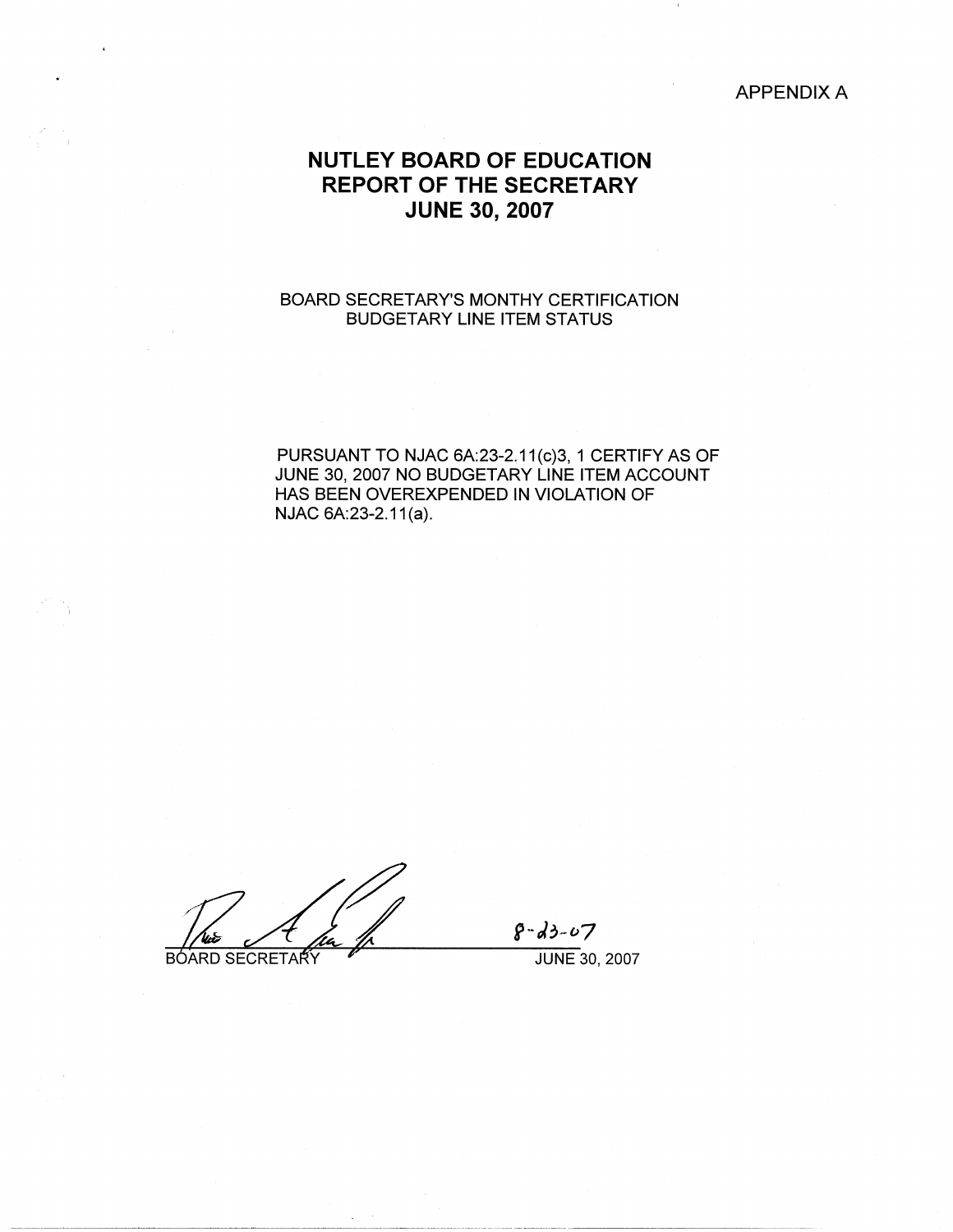1000 contractions are also assigned to

 $\pm 1$ 

, **Starting date 7/1/2006 Ending date 6/30/2007 Fund: 10 GENERAL CURRENT EXPENSE** 

|             | <b>Assets and Resources</b>                 |                |                |
|-------------|---------------------------------------------|----------------|----------------|
| Assets:     |                                             |                |                |
| 101         | Cash in bank                                |                | \$1,418,772.99 |
| $102 - 106$ | Cash Equivalents                            |                | \$0.00         |
| 111         | Investments                                 |                | \$0.00         |
| 116         | Capital Reserve Account                     |                | \$214,609.34   |
| 121         | Tax levy Receivable                         |                | \$0.00         |
|             | Accounts Receivable:                        |                |                |
| 132         | Interfund                                   | \$4,201.45     |                |
| 141         | Intergovernmental - State                   | (\$177,069.32) |                |
| 142         | Intergovernmental - Federal                 | \$0.00         |                |
| 143         | Intergovernmental - Other                   | \$583.32       |                |
| 153, 154    | Other (net of estimated uncollectable of \$ | \$20,238.00    | (\$152,046.55) |
|             | Loans Receivable:                           |                |                |
| 131         | Interfund                                   | \$0.00         |                |
| 151, 152    | Other (Net of estimated uncollectable of \$ | \$0.00         | \$0.00         |
|             | <b>Other Current Assets</b>                 |                | \$0.00         |
|             | <b>Resources:</b>                           |                |                |
| 301         | <b>Estimated revenues</b>                   | \$0.00         |                |
| 302         | Less revenues                               | \$0.00         | \$0.00         |
|             | <b>Total assets and resources</b>           |                | \$1,481,335.78 |
|             | <b>Liabilities and fund equity</b>          |                |                |
|             | <b>Liabilities:</b>                         |                |                |
| 411         | Intergovernmental accounts payable - state  |                | \$0.00         |
| 421         | Accounts payable                            |                | \$35.22        |
| 431         | Contracts payable                           |                | \$0.00         |
| 451         | Loans payable                               |                | \$0.00         |
| 481         | Deferred revenues                           |                | \$0.00         |
|             | Other current liabilities                   |                | \$1,284,840.64 |
|             | <b>Total liabilities</b>                    |                | \$1,284,875.86 |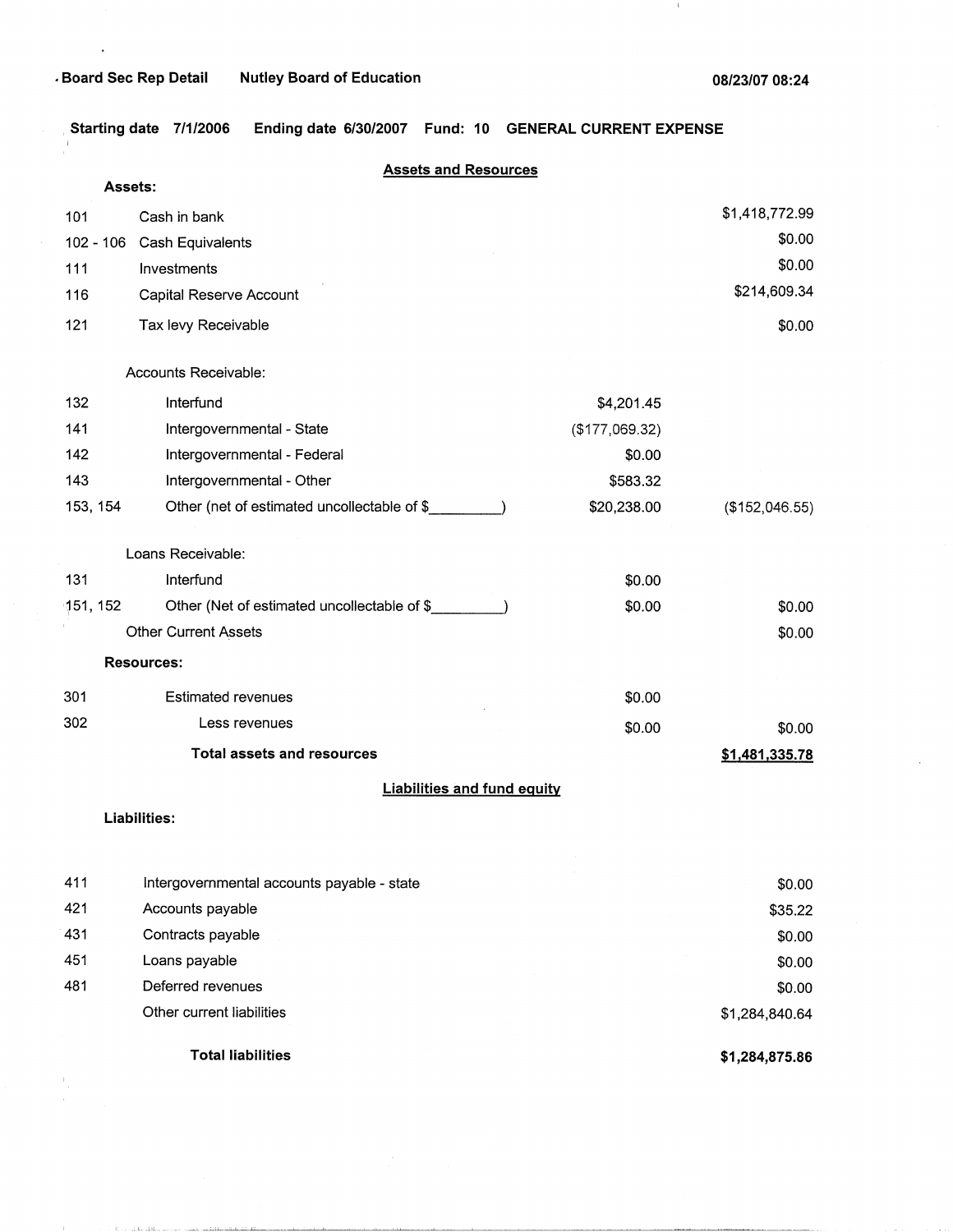**Starting date 7/1/2006 Ending date 6/30/2007 Fund: 10 GENERAL CURRENT EXPENSE** 

#### **Fund Balance:**

| Appropriated:  |                                                        |               |                 |                |                |
|----------------|--------------------------------------------------------|---------------|-----------------|----------------|----------------|
| 753,754        | Reserve for encumbrances                               |               |                 | \$364,300.20   |                |
| 761            | Capital reserve account - July                         |               |                 | \$209,521.35   |                |
| 604            | Add: Increase in capital reserve                       |               |                 | \$0.00         |                |
| 307            | Less: Budgeted w/d from capital reserve eligible costs |               |                 | \$0.00         |                |
| 309            | Less: Budgeted w/d from capital reserve excess costs   |               |                 | \$0.00         | \$209,521.35   |
| 762            | Adult education programs                               |               |                 | \$0.00         |                |
| 751,752,76x    | Other reserves                                         |               |                 | \$0.00         |                |
| 601            | Appropriations                                         |               | \$0.00          |                |                |
| 602            | Less: Expenditures                                     | \$0.00        |                 |                |                |
|                | Encumbrances                                           | \$0.00        | \$0.00          | \$0.00         |                |
|                | Total appropriated                                     |               |                 | \$573,821.55   |                |
|                | Unappropriated:                                        |               |                 |                |                |
| 770            | Fund balance, July 1                                   |               |                 | (\$377,361.63) |                |
| 303            | Budgeted fund balance                                  |               |                 | \$0.00         |                |
|                | Total fund balance                                     |               |                 |                | \$196,459.92   |
|                | Total liabilities and fund equity                      |               |                 |                | \$1,481,335.78 |
|                | <b>Recapitulation of Budgeted Fund Balance:</b>        |               |                 |                |                |
|                |                                                        |               | <b>Budgeted</b> | <b>Actual</b>  | Variance       |
| Appropriations |                                                        |               | \$0.00          | \$0.00         | \$0.00         |
| Revenues       |                                                        |               | \$0.00          | \$0.00         | \$0.00         |
| Subtotal       |                                                        |               | \$0.00          | \$0.00         | \$0.00         |
|                | Change in capital reserve account:                     |               |                 |                |                |
|                | Plus - Increase in reserve                             |               | \$0.00          | \$5,087.99     | (\$5,087.99)   |
|                | Less - Withdrawal from reserve                         |               | \$0.00          | \$0.00         |                |
| Subtotal       |                                                        |               | \$0.00          | \$5,087.99     | (\$5,087.99)   |
|                | Less: Adjustment for prior year                        |               | \$0.00          | \$0.00         |                |
|                | Budgeted fund balance                                  |               | \$0.00          | \$5,087.99     | (\$5,087.99)   |
|                |                                                        | $\mathscr{N}$ |                 |                |                |

Here & hand

Prepared and submitted by :

Board Secretary

*t~J..?,-r.7*  Date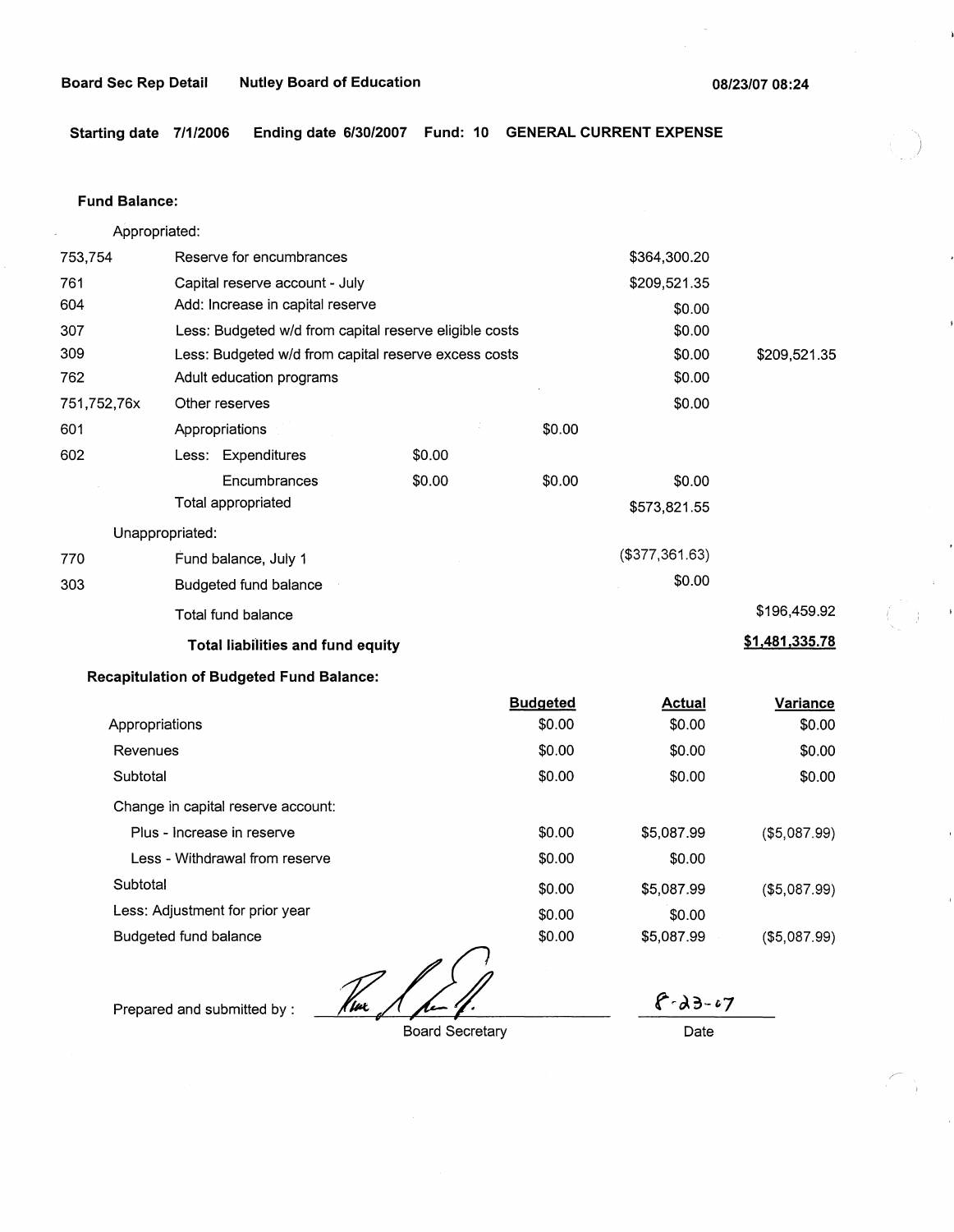$\ddot{\phantom{1}}$ 

 $\mathcal{F}_{\mathcal{A}}^{\mathcal{A}}$ 

 $\mathcal{C}=\{1, \ldots, \mathcal{C}\}$  is the difference of the second second

 $\perp$ 

, **Starting date 7/1/2006 Ending date 6/30/2007 Fund: 20 SPECIAL REVENUE FUNDS** 

|           | <b>Assets and Resources</b><br><b>Assets:</b> |             |              |
|-----------|-----------------------------------------------|-------------|--------------|
|           |                                               |             | \$388,294.98 |
| 101       | Cash in bank                                  |             | \$0.00       |
| 102 - 106 | Cash Equivalents                              |             | \$0.00       |
| 111       | Investments                                   |             | \$0.00       |
| 116       | Capital Reserve Account                       |             |              |
| 121       | Tax levy Receivable                           |             | \$0.00       |
|           | Accounts Receivable:                          |             |              |
| 132       | Interfund                                     | \$0.00      |              |
| 141       | Intergovernmental - State                     | \$12,213.82 |              |
| 142       | Intergovernmental - Federal                   | \$1,509.09  |              |
| 143       | Intergovernmental - Other                     | \$0.00      |              |
| 153, 154  | Other (net of estimated uncollectable of \$   | \$0.00      | \$13,722.91  |
|           | Loans Receivable:                             |             |              |
| 131       | Interfund                                     | \$0.00      |              |
| 151, 152  | Other (Net of estimated uncollectable of \$   | \$0.00      | \$0.00       |
|           | <b>Other Current Assets</b>                   |             | \$0.00       |
|           | <b>Resources:</b>                             |             |              |
| 301       | <b>Estimated revenues</b>                     | \$0.00      |              |
| 302       | Less revenues                                 | \$0.00      | \$0.00       |
|           | <b>Total assets and resources</b>             |             | \$402,017.89 |
|           | <b>Liabilities and fund equity</b>            |             |              |
|           | <b>Liabilities:</b>                           |             |              |
| 411       | Intergovernmental accounts payable - state    |             | \$3,603.14   |
| 421       | Accounts payable                              |             | \$0.00       |
| 431       | Contracts payable                             |             | \$0.00       |
| 451       | Loans payable<br>$\gamma_{\eta_1}$            |             | \$0.00       |

|       | <b>Total liabilities</b>                 | \$3,991.24 |
|-------|------------------------------------------|------------|
|       | Other current liabilities                | \$388.10   |
| 481   | Deferred revenues                        | \$0.00     |
| 451   | Loans payable                            | \$0.00     |
| 431   | Contracts payable                        | \$0.00     |
| 421   | Accounts payable                         | \$0.00     |
| 4 I I | mergovernmental accounts payable - state | \$3,003.14 |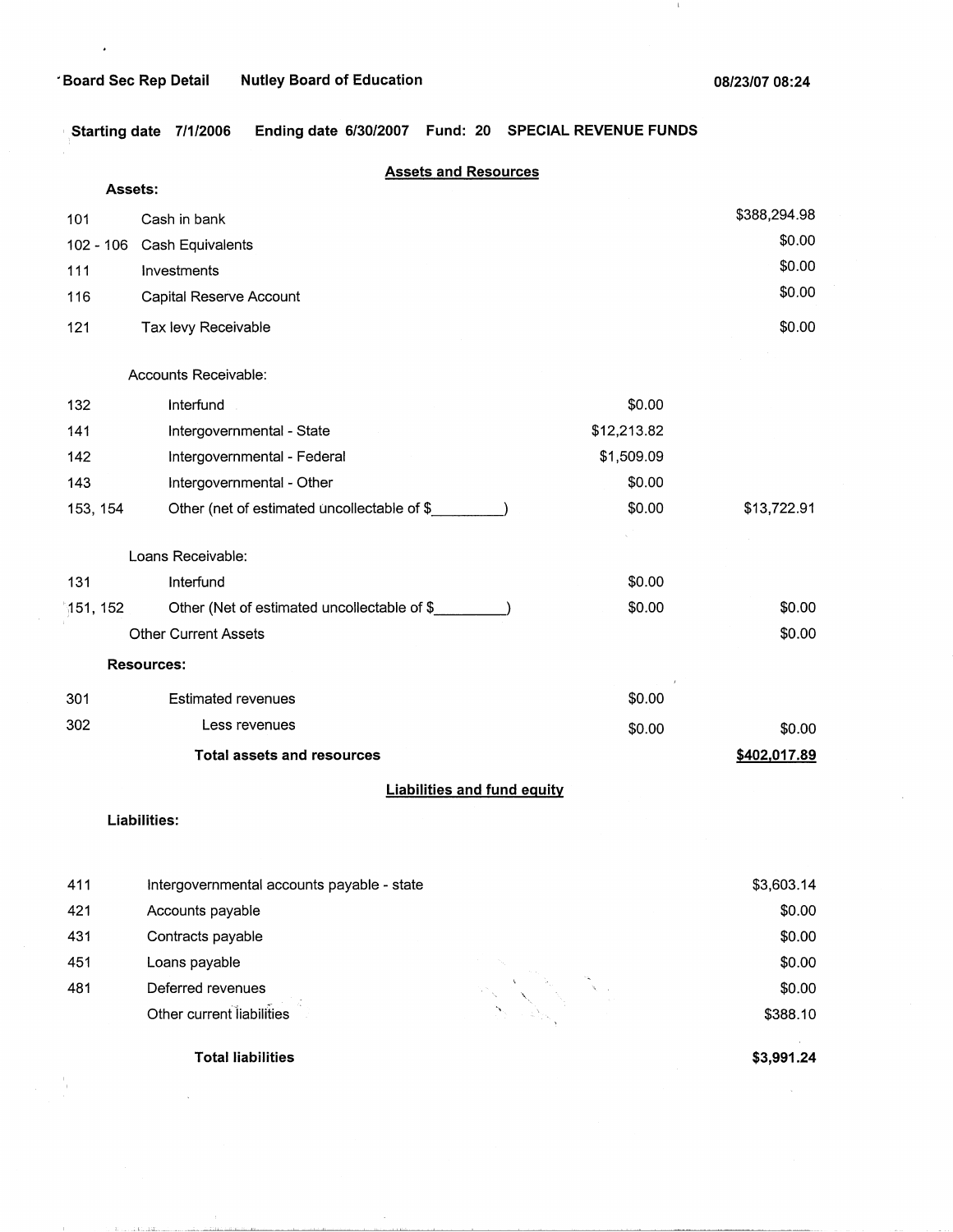$\left(\rule{0pt}{10pt}\right.$ 

,,-  $\lambda$ 

**Starting date 7/1/2006 Ending date 6/30/2007 Fund: 20 SPECIAL REVENUE FUNDS** 

#### **Fund Balance:**

753,754 761 604 Appropriated: Reserve for encumbrances Capital reserve account - July Add: Increase in capital reserve 307 309 762 751,752,76x 601 Less: Budgeted w/d from capital reserve eligible costs Less: Budgeted w/d from capital reserve excess costs Adult education programs 602 Other reserves Appropriations Less: Expenditures Encumbrances Total appropriated Unappropriated: 770 Fund balance, July 1 303 Budgeted fund balance Total fund balance **Total liabilities and fund equity Recapitulation of Budgeted Fund Balance:**  \$0.00 \$0.00 \$0.00 \$0.00 Appropriations **Budgeted**  \$0.00 \$3,941.42 \$0.00 \$0.00 \$0.00 \$0.00 \$0.00 \$0.00 \$0.00 \$3,941.42 \$394,085.23 \$0.00 **Actual**  \$0.00 \$0.00 \$398,026.65 **\$402,017.89 Variance**  \$0.00

| Revenues                           | \$0.00 | \$0.00 | \$0.00 |
|------------------------------------|--------|--------|--------|
| Subtotal                           | \$0.00 | \$0.00 | \$0.00 |
| Change in capital reserve account: |        |        |        |
| Plus - Increase in reserve         | \$0.00 | \$0.00 | \$0.00 |
| Less - Withdrawal from reserve     | \$0.00 | \$0.00 |        |
| Subtotal                           | \$0.00 | \$0.00 | \$0.00 |
| Less: Adjustment for prior year    | \$0.00 | \$0.00 |        |
| Budgeted fund balance              | \$0.00 | \$0.00 | \$0.00 |
|                                    |        |        |        |

//w

Prepared and submitted by :

Board Secretary

 $8 - 23 - 07$ 

Date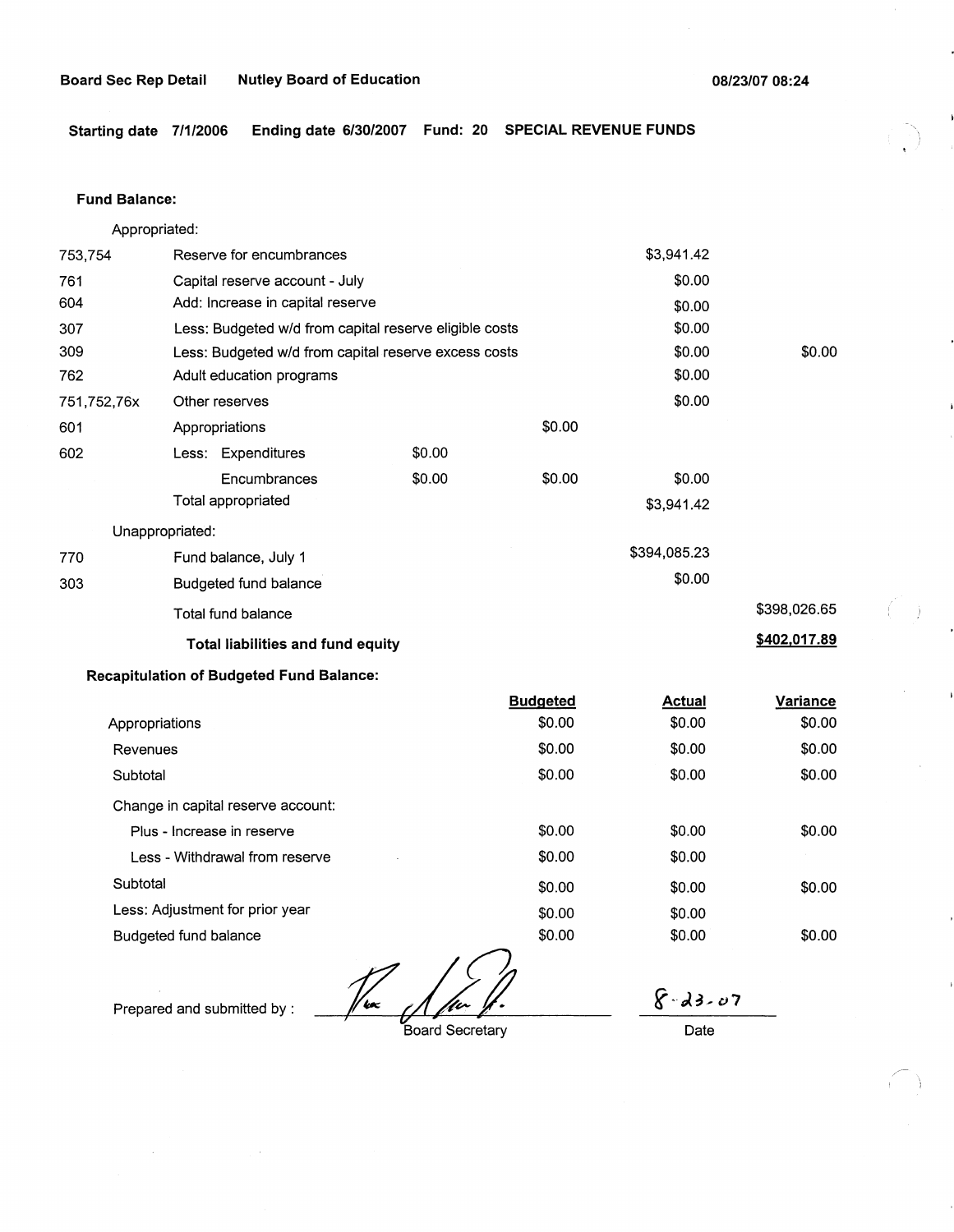$\cdot$ 

 $\mathbf{1}$ 

, **Starting date 7/1/2006 Ending date 6/30/2007 Fund: 30 CAPITAL PROJECTS FUNDS** 

|          | Assets:                     |                                             | <b>Assets and Resources</b>        |                |                |
|----------|-----------------------------|---------------------------------------------|------------------------------------|----------------|----------------|
| 101      | Cash in bank                |                                             |                                    |                | \$168,262.18   |
|          | 102 - 106 Cash Equivalents  |                                             |                                    |                | \$0.00         |
| 111      | Investments                 |                                             |                                    |                | \$0.00         |
| 116      |                             | Capital Reserve Account                     |                                    |                | \$0.00         |
| 121      | Tax levy Receivable         |                                             |                                    |                | \$0.00         |
|          | Accounts Receivable:        |                                             |                                    |                |                |
| 132      | Interfund                   |                                             |                                    | \$22,659.00    |                |
| 141      |                             | Intergovernmental - State                   |                                    | \$8,900,787.64 |                |
| 142      |                             | Intergovernmental - Federal                 |                                    | \$0.00         |                |
| 143      |                             | Intergovernmental - Other                   |                                    | \$40,000.00    |                |
| 153, 154 |                             | Other (net of estimated uncollectable of \$ |                                    | \$0.00         | \$8,963,446.64 |
|          | Loans Receivable:           |                                             |                                    |                |                |
| 131      | Interfund                   |                                             |                                    | \$0.00         |                |
| 151, 152 |                             | Other (Net of estimated uncollectable of \$ |                                    | \$0.00         | \$0.00         |
|          | <b>Other Current Assets</b> |                                             |                                    |                | \$0.00         |
|          | <b>Resources:</b>           |                                             |                                    |                |                |
| 301      |                             | <b>Estimated revenues</b>                   |                                    | \$0.00         |                |
| 302      |                             | Less revenues                               |                                    | \$0.00         | \$0.00         |
|          |                             | <b>Total assets and resources</b>           |                                    |                | \$9,131,708.82 |
|          |                             |                                             | <b>Liabilities and fund equity</b> |                |                |
|          | Liabilities:                |                                             |                                    |                |                |
|          |                             |                                             |                                    |                |                |
| 411      |                             | Intergovernmental accounts payable - state  |                                    |                | \$0.00         |
| 421      | Accounts payable            |                                             |                                    |                | \$0.00         |
| 431      | Contracts payable           |                                             |                                    |                | \$0.00         |
| 451      | Loans payable               |                                             |                                    |                | \$0.00         |
| 481      | Deferred revenues           |                                             |                                    |                | \$5,174,909.00 |
|          |                             | Other current liabilities                   | Service Re                         |                | \$23,481.48    |

**Total liabilities** 

**\$5,198,390.48**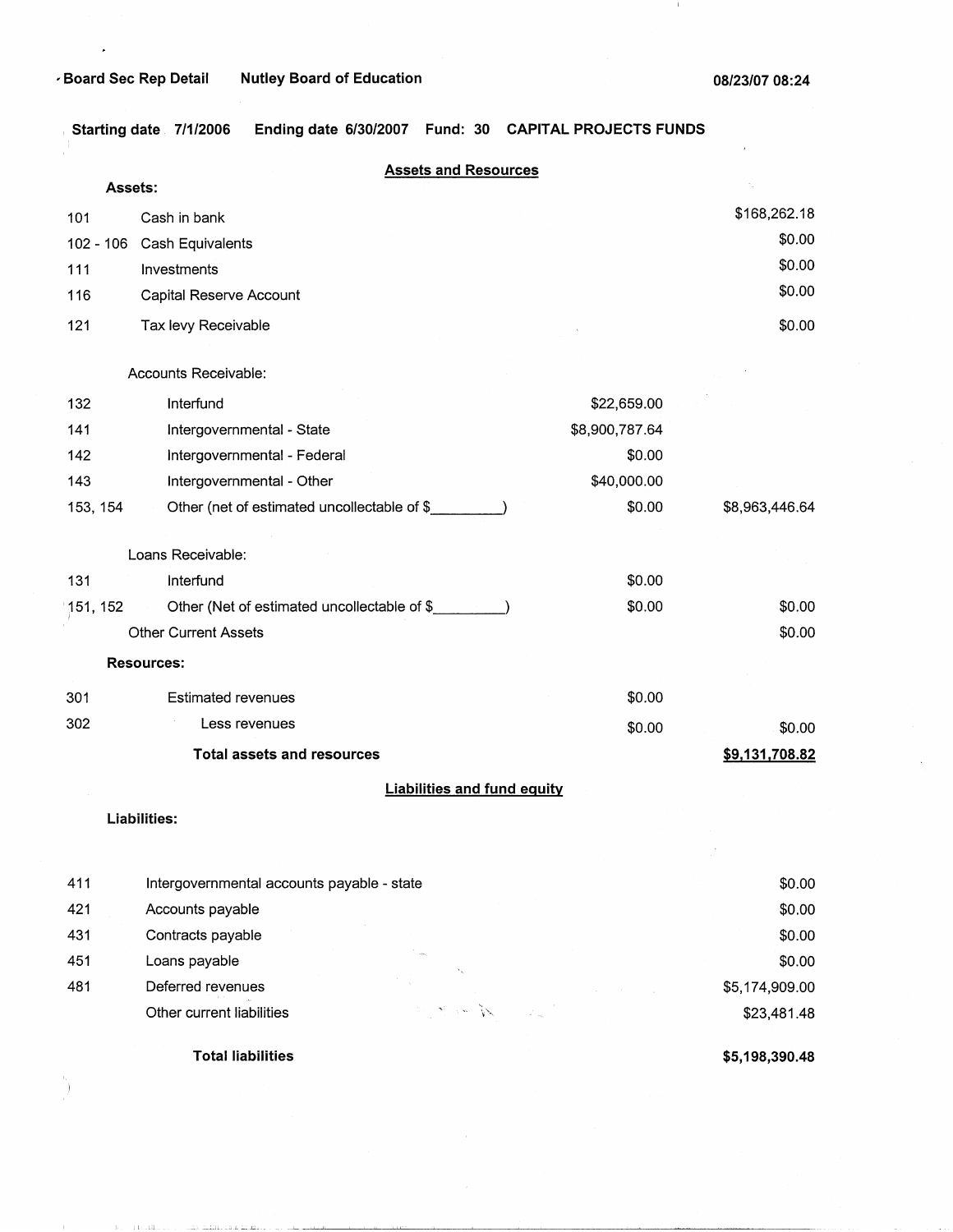**Starting date 7/1/2006 Ending date 6/30/2007 Fund: 30 CAPITAL PROJECTS FUNDS** 

#### **Fund Balance:**

753,754 761 604 Appropriated: Reserve for encumbrances Capital reserve account - July Add: Increase in capital reserve 307 309 762 751,752,76x 601 Less: Budgeted w/d from capital reserve eligible costs Less: Budgeted w/d from capital reserve excess costs Adult education programs 602 Other reserves Appropriations Less: Expenditures Encumbrances Total appropriated Unappropriated: 770 Fund balance, July 1 303 Budgeted fund balance Total fund balance **Total liabilities and fund equity Recapitulation of Budgeted Fund Balance:**  \$0.00 \$0.00 \$0.00 \$0.00 Appropriations Revenues **Subtotal Budgeted**  \$0.00 Change in capital reserve account: Plus - Increase in reserve Less - Withdrawal from reserve **Subtotal** Less: Adjustment for prior year \$0.00 \$0.00 \$0.00 \$0.00 \$0.00 \$0;00 \$5,781,389.10 \$0.00 \$0.00 \$0.00 \$0.00 \$0.00 \$0.00 \$0.00 \$0.00 \$5,781,389.10 (\$1,848,070.76) \$0.00 \$3,933,318.34 **\$9,131,708.82 Actual Variance**  \$0.00 \$0.00 \$0.00 \$0.00 \$0.00 \$0.00 \$0.00 \$0.00 \$0.00 \$0.00 \$0.00 \$0.00

Budgeted fund balance

 $\frac{1}{2\pi}$   $\frac{1}{2\pi}$  Board Secretary

\$0.00

 $8.23 - 07$ 

\$0.00 \$0.00

Prepared and submitted by :

Date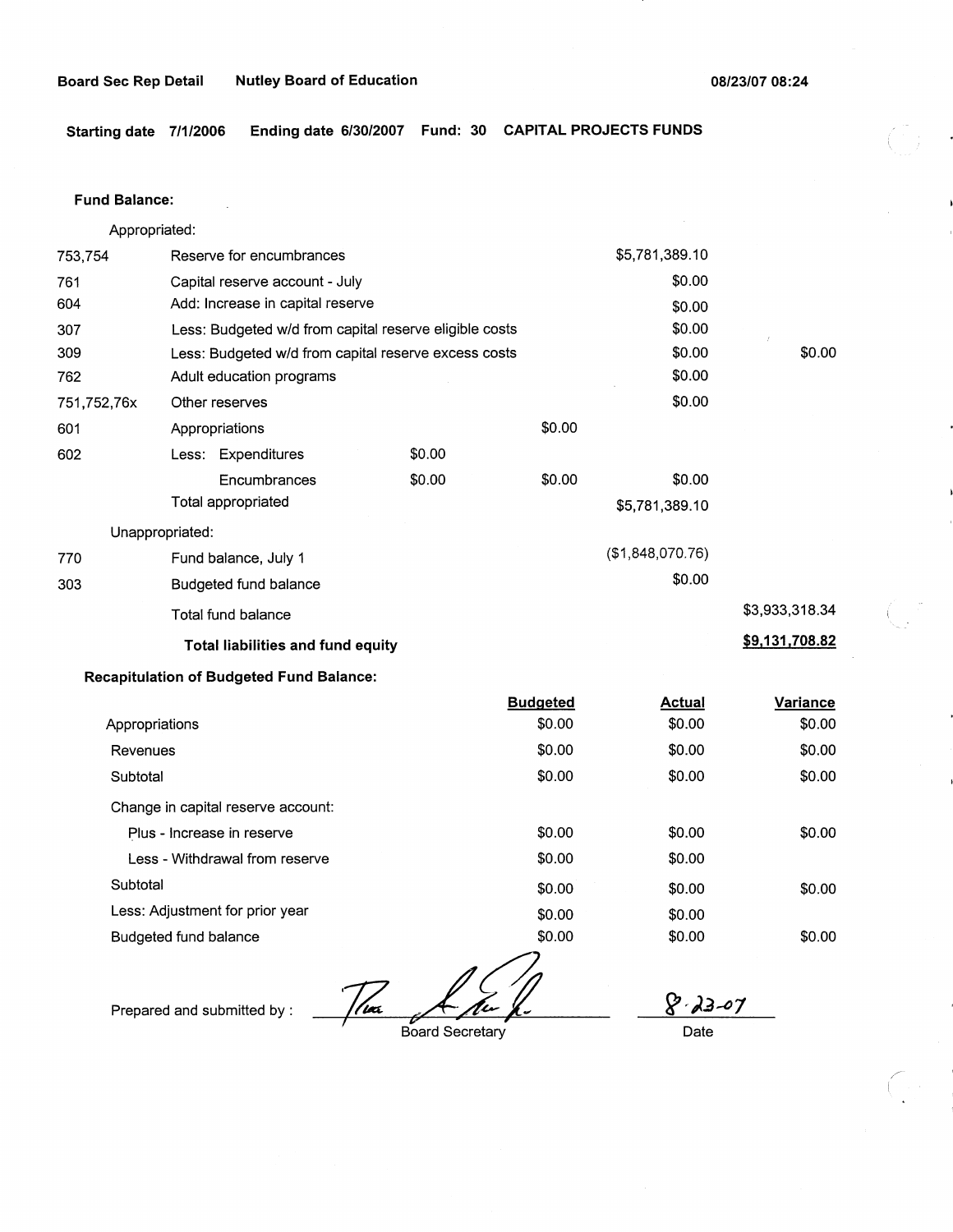$\hat{\boldsymbol{\theta}}$ 

 $\pm$ 

**1** Starting date 7/1/2006 Ending date 6/30/2007 Fund: 40 DEBT SERVICE FUNDS

|             | <b>Assets and Resources</b>                 |             |               |
|-------------|---------------------------------------------|-------------|---------------|
| Assets:     |                                             |             |               |
| 101         | Cash in bank                                |             | (\$21,746.38) |
| $102 - 106$ | Cash Equivalents                            |             | \$0.00        |
| 111         | Investments                                 |             | \$0.00        |
| 116         | Capital Reserve Account                     |             | \$0.00        |
| 121         | Tax levy Receivable                         |             | \$0.00        |
|             | Accounts Receivable:                        |             |               |
| 132         | Interfund                                   | \$21,747.60 |               |
| 141         | Intergovernmental - State                   | \$0.00      |               |
| 142         | Intergovernmental - Federal                 | \$0.00      |               |
| 143         | Intergovernmental - Other                   | \$0.00      |               |
| 153, 154    | Other (net of estimated uncollectable of \$ | \$0.00      | \$21,747.60   |
|             | Loans Receivable:                           |             |               |
| 131         | Interfund                                   | \$0.00      |               |
| 151, 152    | Other (Net of estimated uncollectable of \$ | \$0.00      | \$0.00        |
|             | <b>Other Current Assets</b>                 |             | \$0.00        |
|             | <b>Resources:</b>                           |             |               |
| 301         | <b>Estimated revenues</b>                   | \$0.00      |               |
| 302         | Less revenues                               | \$0.00      | \$0.00        |
|             | <b>Total assets and resources</b>           |             | \$1.22        |
|             | <b>Liabilities and fund equity</b>          |             |               |
|             | Liabilities:                                |             |               |
| 101         | Cash in bank                                |             | (\$21,746.38) |
| 411         | Intergovernmental accounts payable - state  |             | \$0.00        |
| 421         | Accounts payable                            |             | \$0.00        |
| 431         | Contracts payable                           |             | \$0.00        |
| 451         | Loans payable                               |             | \$0.00        |
| 481         | Deferred revenues                           |             | \$0.00        |
|             | Other current liabilities                   |             | \$0.00        |
|             | <b>Total liabilities</b>                    |             | \$0.00        |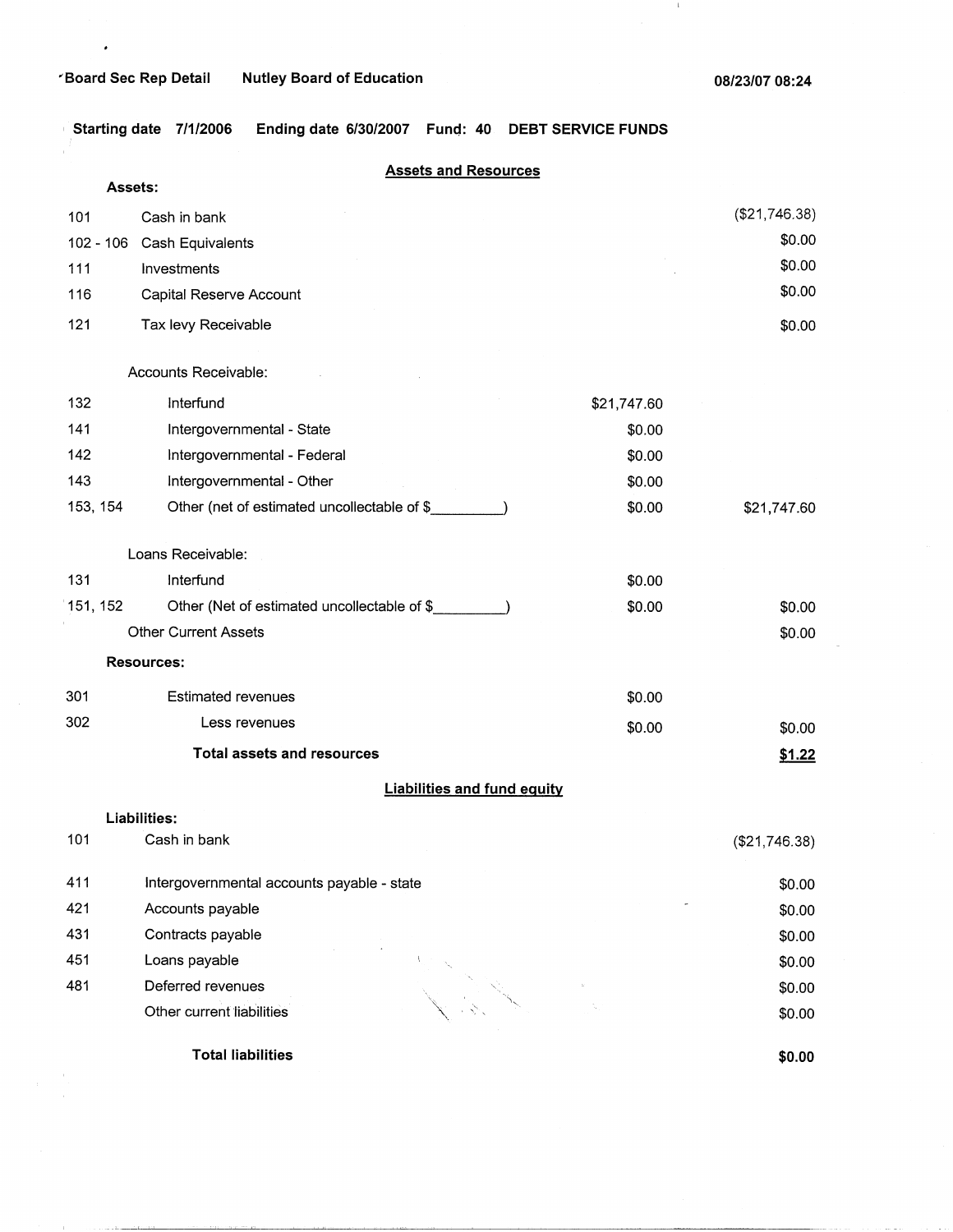$($   $\rightarrow$   $)$ 

**Starting date 7/1/2006 Ending date 6/30/2007 Fund: 40 DEBT SERVICE FUNDS** 

#### **Fund Balance:**

Appropriated:

| 753,754         | Reserve for encumbrances       |                                                        |        |        | \$0.00 |        |
|-----------------|--------------------------------|--------------------------------------------------------|--------|--------|--------|--------|
| 761             | Capital reserve account - July |                                                        |        |        | \$0.00 |        |
| 604             |                                | Add: Increase in capital reserve                       |        |        | \$0.00 |        |
| 307             |                                | Less: Budgeted w/d from capital reserve eligible costs |        |        | \$0.00 |        |
| 309             |                                | Less: Budgeted w/d from capital reserve excess costs   |        |        | \$0.00 | \$0.00 |
| 762             |                                | Adult education programs                               |        |        | \$0.00 |        |
| 751,752,76x     | Other reserves                 |                                                        |        |        | \$0.00 |        |
| 601             | Appropriations                 |                                                        |        | \$0.00 |        |        |
| 602             |                                | Less: Expenditures                                     | \$0.00 |        |        |        |
|                 |                                | Encumbrances                                           | \$0.00 | \$0.00 | \$0.00 |        |
|                 |                                | Total appropriated                                     |        |        | \$0.00 |        |
| Unappropriated: |                                |                                                        |        |        |        |        |
| 770             |                                | Fund balance, July 1                                   |        |        | \$0.72 |        |
| 303             |                                | Budgeted fund balance                                  |        |        | \$0.00 |        |
|                 |                                | Total fund balance                                     |        |        |        | \$0.72 |
|                 |                                | <b>Total liabilities and fund equity</b>               |        |        |        | \$0.72 |
|                 |                                |                                                        |        |        |        |        |

## **Recapitulation of Budgeted Fund Balance:**

|                                    | <b>Budgeted</b> | Actual | Variance |
|------------------------------------|-----------------|--------|----------|
| Appropriations                     | \$0.00          | \$0.00 | \$0.00   |
| Revenues                           | \$0.00          | \$0.00 | \$0.00   |
| Subtotal                           | \$0.00          | \$0.00 | \$0.00   |
| Change in capital reserve account: |                 |        |          |
| Plus - Increase in reserve         | \$0.00          | \$0.00 | \$0.00   |
| Less - Withdrawal from reserve     | \$0.00          | \$0.00 |          |
| Subtotal                           | \$0.00          | \$0.00 | \$0.00   |
| Less: Adjustment for prior year    | \$0.00          | \$0.00 |          |
| Budgeted fund balance              | 00.00\$         | \$0.00 | \$0.00   |

'har

Prepared and submitted by :

Board Secretary

 $8 - 23 - 67$ Date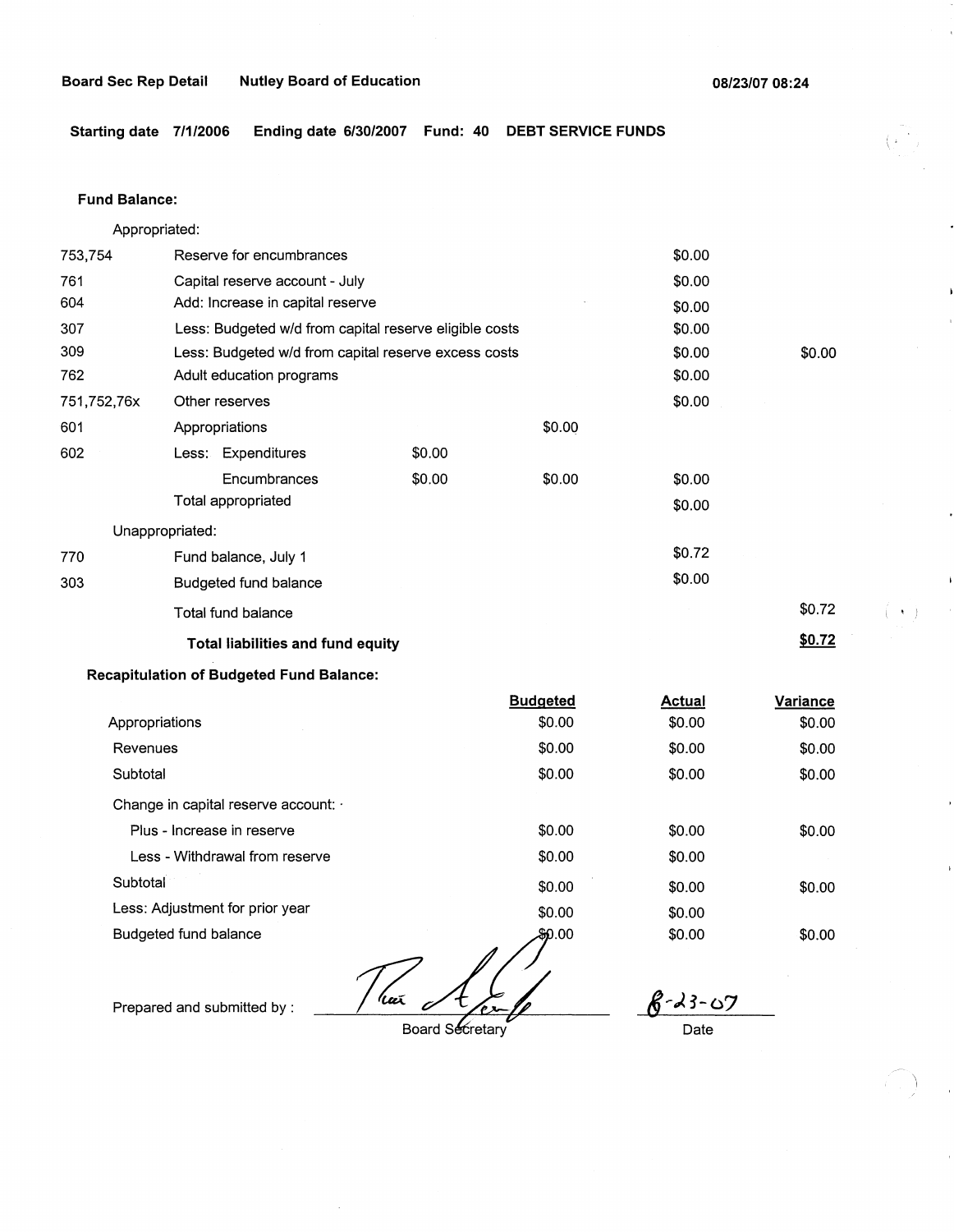$\chi$ 

 $\bar{1}$ 

÷.

 $\sim 10^{-10}$  m

للمستشرعات المتاريب المرابط

 $\mathbf{J}_\mathrm{c}$ 

, **Starting date 7/1/2006 Ending date 6/30/2007 Fund: 50 ENTERPRISE FUND** 

|          |         | <b>Assets and Resources</b>                 |             |                |
|----------|---------|---------------------------------------------|-------------|----------------|
|          | Assets: |                                             |             |                |
| 101      |         | Cash in bank                                |             | (\$126,802.41) |
|          |         | 102 - 106 Cash Equivalents                  |             | \$442.00       |
| 111      |         | Investments                                 |             | \$0.00         |
| 116      |         | Capital Reserve Account                     |             | \$0.00         |
| 121      |         | Tax levy Receivable                         |             | \$0.00         |
|          |         | Accounts Receivable:                        |             |                |
| 132      |         | Interfund                                   | \$0.00      |                |
| 141      |         | Intergovernmental - State                   | \$0.00      |                |
| 142      |         | Intergovernmental - Federal                 | (\$0.10)    |                |
| 143      |         | Intergovernmental - Other                   | \$0.00      |                |
| 153, 154 |         | Other (net of estimated uncollectable of \$ | \$15,135.25 | \$15,135.15    |
|          |         | Loans Receivable:                           |             |                |
| 131      |         | Interfund                                   | \$0.00      |                |
| 151, 152 |         | Other (Net of estimated uncollectable of \$ | \$0.00      | \$0.00         |
|          |         | <b>Other Current Assets</b>                 |             | \$20,458.84    |
|          |         | <b>Resources:</b>                           |             |                |
| 301      |         | <b>Estimated revenues</b>                   | \$0.00      |                |
| 302      |         | Less revenues                               | \$0.00      | \$0.00         |
|          |         | <b>Total assets and resources</b>           |             | (\$90,766.42)  |
|          |         | <b>Liabilities and fund equity</b>          |             |                |
|          |         | Liabilities:                                |             |                |
| 101      |         | Cash in bank                                |             | (\$126,802.41) |
| 411      |         | Intergovernmental accounts payable - state  |             | \$0.00         |
| 421      |         | Accounts payable                            |             | \$0.00         |
| 431      |         | Contracts payable                           |             | \$0.00         |
| 451      |         | Loans payable                               |             | \$0.00         |
| 481      |         | Deferred revenues                           |             | \$0.00         |
|          |         | Other current liabilities                   |             | \$52,724.18    |
|          |         | <b>Total liabilities</b>                    |             | \$52,724.18    |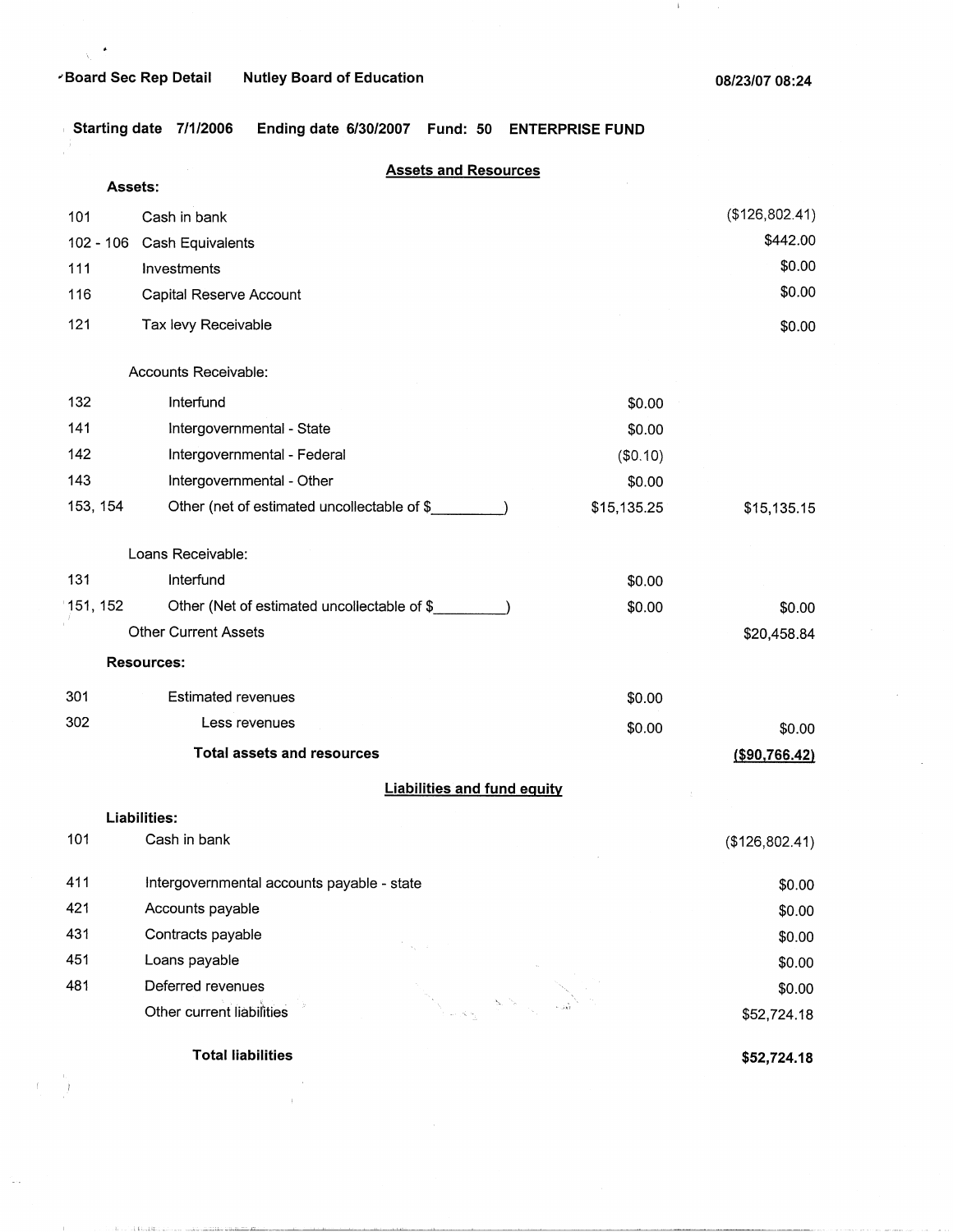**Starting date 7/1/2006 Ending date 6/30/2007 Fund: 50 ENTERPRISE FUND** 

#### **Fund Balance:**

753,754 761 604 Appropriated: Reserve for encumbrances Capital reserve account - July Add: Increase in capital reserve 307 309 762 751,752,76x 601 Less: Budgeted w/d from capital reserve eligible costs Less: Budgeted w/d from capital reserve excess costs Adult education programs 602 Other reserves Appropriations Less: Expenditures **Encumbrances** Total appropriated Unappropriated: 770 Fund balance, July 1 303 Budgeted fund balance Total fund balance **Total· liabilities and fund equity Recapitulation of Budgeted Fund Balance:**  \$0.00 \$0.00 \$0.00 \$0.00 Appropriations Revenues **Subtotal Budgeted**  \$0.00 Change in capital reserve account: Plus - Increase in reserve Less - Withdrawal from reserve **Subtotal** \$0.00 \$0.00 \$0.00 \$0.00 \$0.00 \$30,359.32 \$0.00 \$0.00 \$0.00 \$0.00 \$0.00 \$0.00 \$0.00 \$30,359.32 (\$173,849.92) \$0.00 **Actual**  \$0.00 \$0.00 \$0.00 \$0.00 \$0.00 \$0.00 \$0.00 (\$143,490.60) **(\$90,766.42) Variance**  \$0.00 \$0.00 \$0.00 \$0.00 \$0.00

Less: Adjustment for prior year Budgeted fund balance

 $\mathbf{a}$ 

\$0.00

\$0.00

*~-):J-" ")* 

Prepared and submitted by :

Board Secretary

Date

\$0.00 \$0.00

 $\bigcap$  $\cdot$  /

\$0.00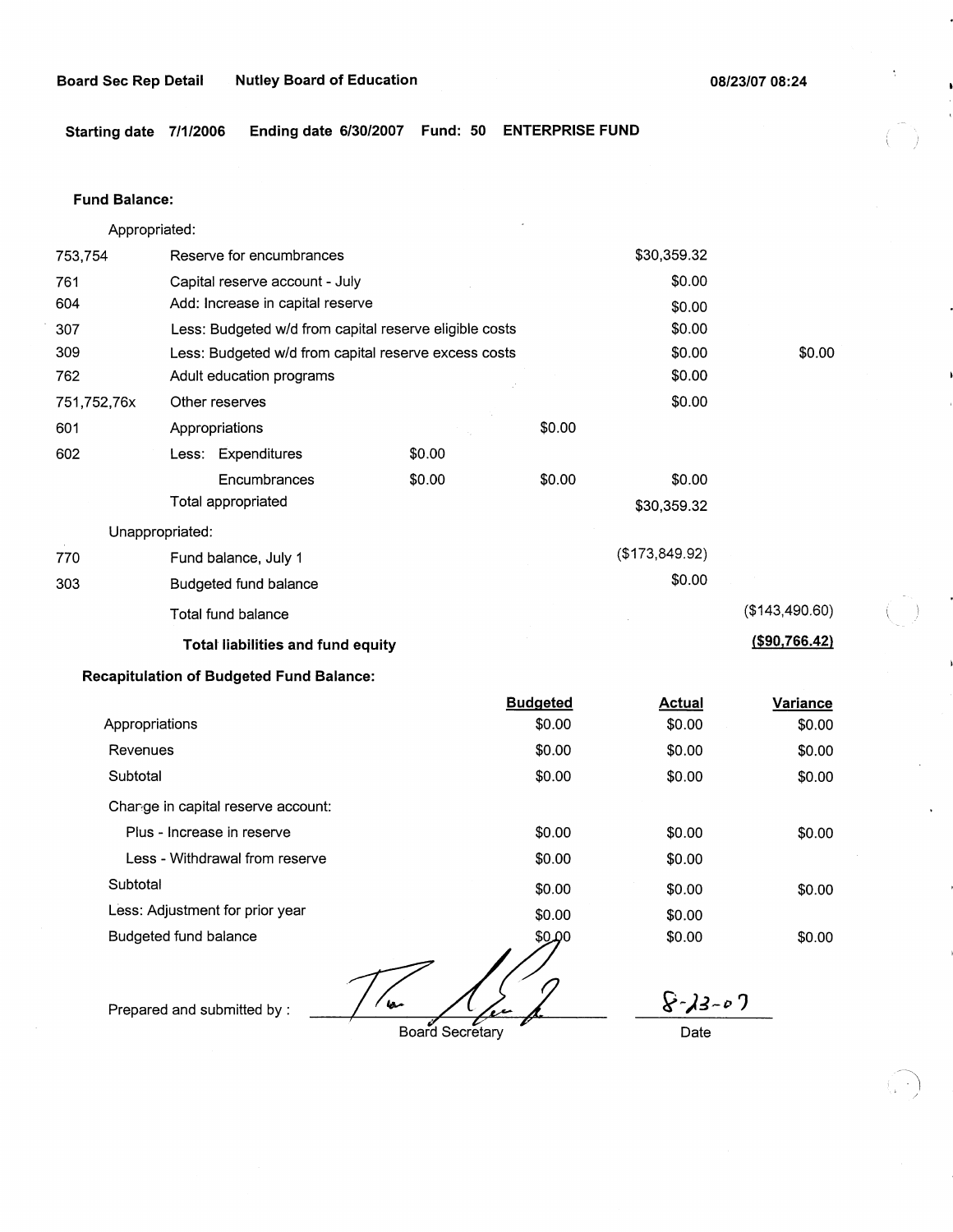## **-Soard Sec Rep Detail Nutley Board of Education**

 $\bullet$ e,

 $\mathbf{J}_\mathrm{c}$ 

Ending date 6/30/2007 Fund: 55 EXTENDED DAY Starting date 7/1/2006

|                 | <b>Assets and Resources</b>                 |             |              |
|-----------------|---------------------------------------------|-------------|--------------|
|                 | Assets:                                     |             |              |
| 101             | Cash in bank                                |             | \$203,170.60 |
| 102 - 106       | Cash Equivalents                            |             | \$0.00       |
| 111             | Investments                                 |             | \$0.00       |
| 116             | Capital Reserve Account                     |             | \$0.00       |
| 121             | Tax levy Receivable                         |             | \$0.00       |
|                 | Accounts Receivable:                        |             |              |
| 132             | Interfund                                   | \$38,836.94 |              |
| 141             | Intergovernmental - State                   | \$0.00      |              |
| 142             | Intergovernmental - Federal                 | \$0.00      |              |
| 143             | Intergovernmental - Other                   | \$0.00      |              |
| 153, 154        | Other (net of estimated uncollectable of \$ | \$0.00      | \$38,836.94  |
|                 | Loans Receivable:                           |             |              |
| 131             | Interfund                                   | \$0.00      |              |
| <b>151, 152</b> | Other (Net of estimated uncollectable of \$ | \$0.00      | \$0.00       |
|                 | <b>Other Current Assets</b>                 |             | $-$ \$0.00   |
|                 | <b>Resources:</b>                           |             |              |
| 301             | <b>Estimated revenues</b>                   | \$0.00      |              |
| 302             | Less revenues                               | (\$0.30)    | (\$0.30)     |
|                 | <b>Total assets and resources</b>           |             | \$242,007.24 |
|                 | <b>Liabilities and fund equity</b>          |             |              |
|                 | Liabilities:                                |             |              |
| 411             | Intergovernmental accounts payable - state  |             | \$0.00       |
| 421             | Accounts payable                            |             | \$0.00       |
| 431             | Contracts payable                           |             | \$0.00       |
| 451             | Loans payable                               |             | \$0.00       |
| 481             | Deferred revenues                           |             | \$0.00       |
|                 | Other current liabilities                   |             | \$249,055.19 |

**Total liabilities** 

)

**\$249,055.19** 

\$249,055.19